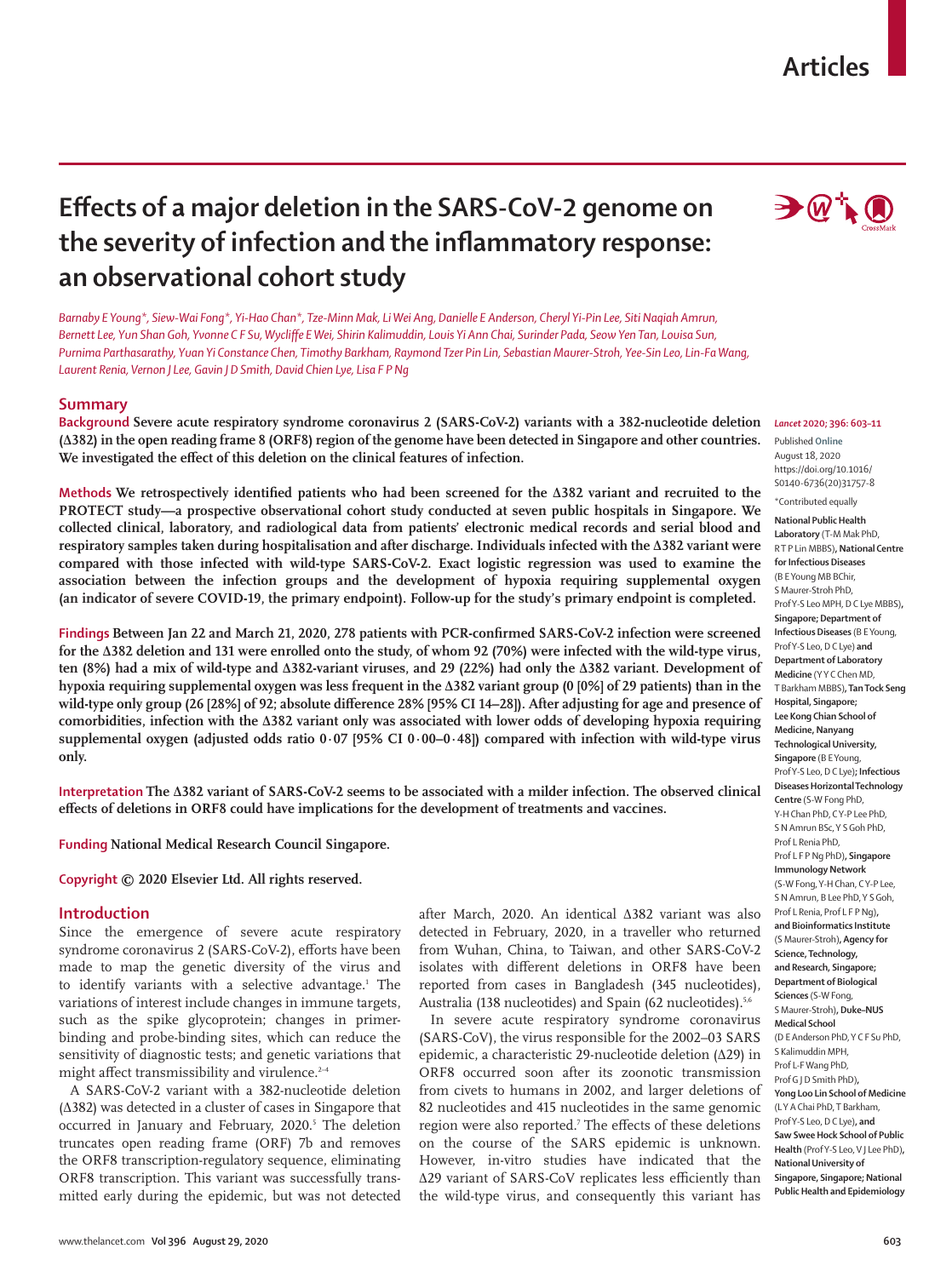**Unit, National Centre for Infectious Diseases, Singapore**  (L W Ang MSc, W E Wei MBBS)**; Department of Infectious Diseases, Singapore General Hospital, Singapore**  (S Kalimuddin)**; Department of Medicine, National University Health System, Singapore** (L Y A Chai PhD)**; Department of Medicine, Infectious Diseases Service, Ng Teng Fong General Hospital, Singapore**  (S Pada MBBS)**; Department of Infectious Diseases, Changi General Hospital, Singapore**  (S Y Tan MBBS)**; Alexandra Hospital, Singapore**  (L Sun MBBS)**; Department of General Medicine, Khoo Teck Puat Hospital, Singapore**  (P Parthasarathy MBBS)**; Global Initiative on Sharing All Influenza Data, Munich, Germany** (S Maurer-Stroh)**; and Ministry of Health, Singapore** (V J Lee)

Correspondence to: Prof Lisa F P Ng, Singapore Immunology Network, Agency for Science, Technology, and Research, 138648, Singapore **lisa\_ng@immunol.a-star.edu.sg**

or

Prof Gavin J D Smith, Duke–NUS Medical School, National University of Singapore, 169857, Singapore **gavin.smith@duke-nus.edu.sg**

# **Research in context**

# **Evidence before this study**

Deletions in open reading frame 8 (ORF8) of severe acute respiratory syndrome coronavirus were commonly detected during the severe acute respiratory syndrome outbreak of 2002–03. These deletions reduced viral replication *in vitro*, and an attenuated severity of infection was hypothesised, although the effect of this deletion on clinical outcomes remains unknown. A 382-nucleotide deletion (Δ382) was detected in the genome of severe acute respiratory syndrome coronavirus 2 (SARS-CoV-2) from a cluster of infections in Singapore. A literature search was done through MEDLINE to July 27, 2020, using the keywords "coronavirus disease 2019", "COVID-19", "SARS-CoV-2", "deletion", and "ORF8", with no language restrictions. An identical 382-nucleotide deletion in ORF8 was reported from in a traveller who returned from Wuhan to Taiwan in February, 2020. The clinical effect of this deletion was not described. Viruses with other deletions in the ORF8 region have also been described from Bangladesh (345 nucleotides), Australia (138 nucleotides) and Spain (62 nucleotides), but no accompanying clinical data are available.

## **Added value of this study**

In this cohort study, we identified 39 patients across three transmission clusters in Singapore who were infected with the Δ382 variant of SARS-CoV-2. Ten (26%) harboured a mix of wild-type and ∆382-variant viruses, while 29 (74%) had only the ∆382 variant. A multivariable logistic regression model indicated that the variant was associated with less severe infection in terms of hypoxia requiring supplemental oxygen (adjusted odds ratio 0·07 [95% CI 0·00–0·48]). Patients infected with the Δ382 variant also had lower concentrations of proinflammatory cytokines, chemokines, and growth factors that are strongly associated with severe COVID-19.

# **Implications of all the available evidence**

ORF8 is a hotspot for coronavirus mutation. The clinical effect of deletions in this region appears to be a milder infection with less systemic release of proinflammatory cytokines and a more effective immune response to SARS-CoV-2. Further study of these variants could have implications for development of treatments and vaccines.

been hypothesised to result in a milder clinical illness than that caused by the wild-type virus.<sup>8,9</sup>

The biological function of the ORF8 protein in SARS-CoV-2 remains unclear. A recent study suggested that ORF8 mediates immune evasion by downregulating MHC-I molecules.10 A previously reported interactome analysis that used affinity-purification mass spectrometry also identified 47 human proteins—mainly associated with glycoprotein metabolism—that interact with ORF8, of which 15 are known drug targets.<sup>11</sup> In-vitro evidence has suggested that the deletion does not affect viral replicative fitness, and an analysis of subgenomic RNA has shown that transcription of the ORF6 and N genes, known SARS-CoV interferon antagonists, is altered in Δ382 variants as compared with wild-type SARS-CoV-2.5,6 In this study, we compared the clinical outcomes and immune responses of patients infected with wild-type and Δ382 SARS-CoV-2.

# **Methods**

# **Study design and participants**

We retrospectively identified individuals who had been screened for the ∆382 variant and recruited to the PROTECT study. PROTECT is a prospective observational cohort study done at seven public hospitals in Singapore (the National Centre for Infectious Diseases, Singapore General Hospital, National University Hospital, Ng Teng Fong General Hospital, Changi General Hospital, Alexandra Hospital, Khoo Teck Puat Hospital). The study aimed to recruit all individuals hospitalised at one of the participating hospitals with confirmed SARS-COV-2 infection for the purpose of clinical characterisation of COVID-19.

The epidemiological investigation was implemented under the Infectious Diseases Act (Singapore). Written informed consent was obtained from participants who provided clinical data and biological samples (as part of the PROTECT study). Study protocols were approved by ethics committees of the National Healthcare Group (2012/00917) and SingHealth Centralised Institutional Review Board (2018/3045). Healthy donor samples were collected under study numbers 2017/2806 and NUS IRB 04-140. Work undertaken at the Duke–NUS Medical School ABSL3 laboratory was approved by the Singapore Ministry of Health.

# **Clinical data and biological sample collection**

The electronic medical records of patients enrolled in the PROTECT study were reviewed and their data were entered onto a standardised collection form adapted from the International Severe Acute Respiratory and Emerging Infection Consortium's case record form for emerging severe acute respiratory infections.<sup>12</sup> Serial blood and respiratory samples were collected during hospitalisation and post-discharge.

## **Clinical management**

All patients with COVID-19 were isolated in hospital with airborne transmission precautions, regardless of disease severity. Supportive therapy including supplemental oxygen and symptomatic treatment were administered as required. Patients with moderate to severe hypoxia (defined as requiring a fraction of inspired oxygen ≥40%) were transferred to the intensive care unit for high-flow oxygen via nasal cannula and invasive mechanical ventilation if required. De-isolation was contingent on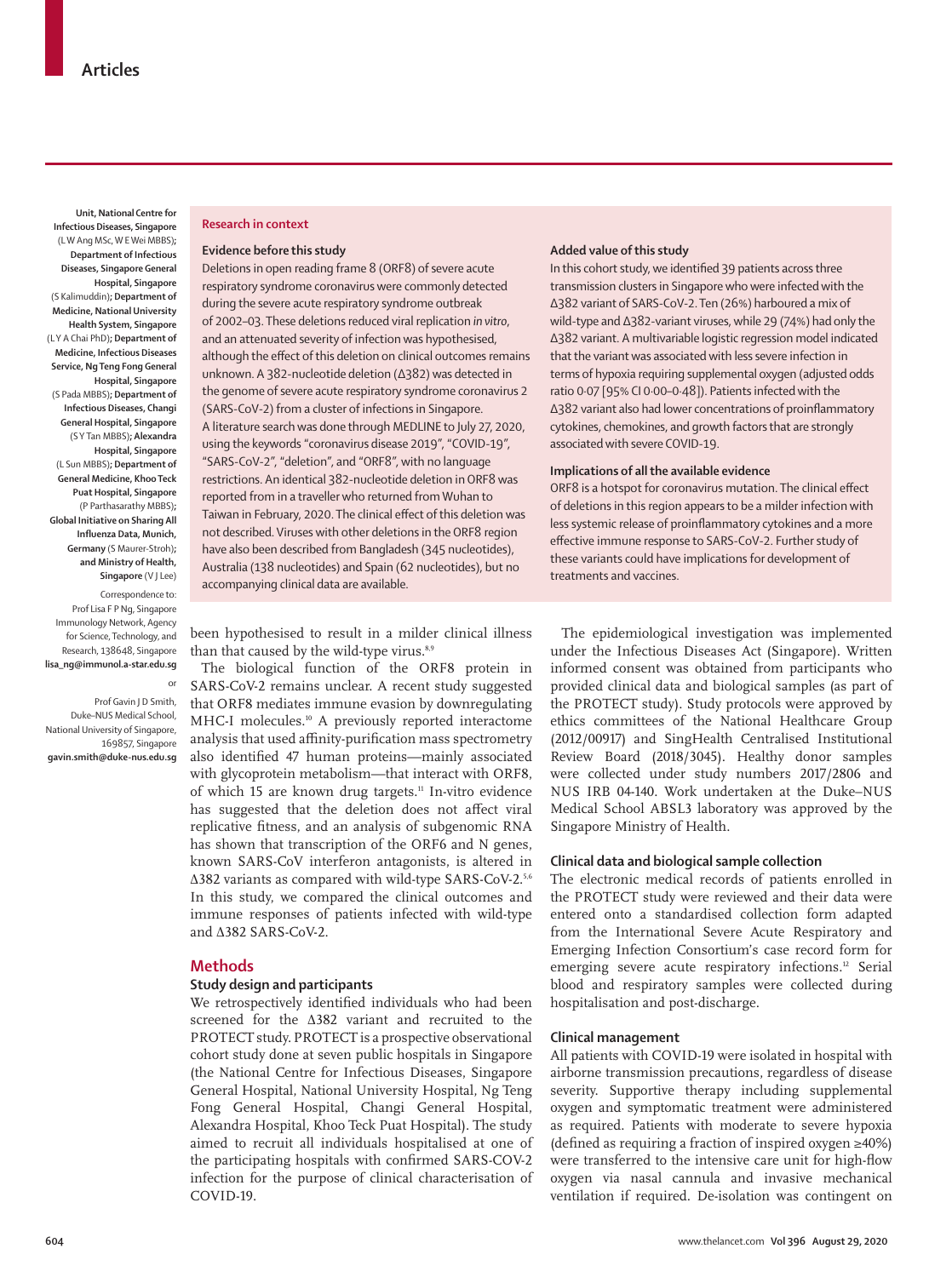resolved symptoms and two consecutive nasopharyngeal swabs at least 24 h apart that were negative for SARS-CoV-2 on PCR.

# **Detection of ∆382 variant**

To detect the 382-nucleotide deletion in the SARS-CoV-2 genome, we used two specific PCR primers (forward 5ʹ-TGTTAGAGGTACAACAGTACTTT-3ʹ; reverse 5ʹ-GGTAGTAGAAATACCATCTTGGA-3ʹ) flanking the deleted region.5 For samples with high cycle threshold (Ct) values, hemi-nested PCR was done with a second forward primer (5ʹ-TGTTTATAACACTTTGCTTCACA-3ʹ) and the same reverse primer as before. The PCR mixture contained the cDNA primers (10 µM each), 10×*Pfu* reaction buffer (Promega, Madison, WI, USA), *Pfu* DNA polymerase (Promega), and 10 mM dNTP mix (Thermo Scientific, Waltham, MA, USA). PCR was done in a thermal cycler (Applied Biosystems Veriti, Foster City, CA, USA) with the following conditions: 95°C for 2 min, followed by 35 cycles at 95°C for 1 min, 52°C for 30 sec, and 72°C for 1 min; and a final extension at 72°C for 10 min. Deletions in the PCR products were visualised with use of a QIAxcel DNA screening cartridge on QIAxcel Advanced capillary electrophoresis system (Qiagen, Hilden, Germany).

## **Multiplex microbead-based immunoassay**

Levels of specific immune mediators in the first plasma samples collected from patients with COVID-19 during hospitalisation were quantified by multiplex microbeadbased immunoassays. Plasma samples were treated with 1% Triton X-100 solvent-detergent (SD) mix for virus inactivation. Immune mediator levels were measured with the Luminex assay using the Cytokine/Chemokine/ Growth Factor 45-plex Human ProcartaPlex Panel 1 (ThermoFisher Scientific; appendix p 1). Patient samples with a concentration out of measurement range were assigned the value of the logarithmic transformation of the limit of quantification. Data analysis was done with Bio-Plex Manager 6.1.1 software. TM4-MeV Suite (version 10.2) was used to compute hierarchical clustering and generate a heatmap of immune mediators, scaling concentrations to between 0 and 1 for visualisation. Biological processes and immune pathways were predicted from the significant immune mediators with Ingenuity Pathway Analysis (version 52912811). Protein–protein interaction networks of these immune mediators and previously reported host proteins targeted by SARS-CoV-2 ORF8 were predicted and illustrated with the [Search Tool](https://string-db.org) [for the Retrieval of Interacting Genes/Proteins \(STRING\)](https://string-db.org) [database](https://string-db.org) version 11.0). All these interactions were derived

See **Online** for appendix

For the **STRING database** see <https://string-db.org>



*Figure 1:* **Capillary electrophoresis of the ORF8 gene showing differences across the duration of disease in four patients co-infected with wild-type and the Δ382 variant of severe acute respiratory syndrome coronavirus 2**

Approximate band sizes were 880 bp for the wild-type virus and 500 bp for the Δ382 variant. Nuclease-free water was used as a non-template negative control for PCR1. This resultant reaction was used as the negative control for the nested reaction. Δ382=382-nucleotide deletion. M=100-bp marker.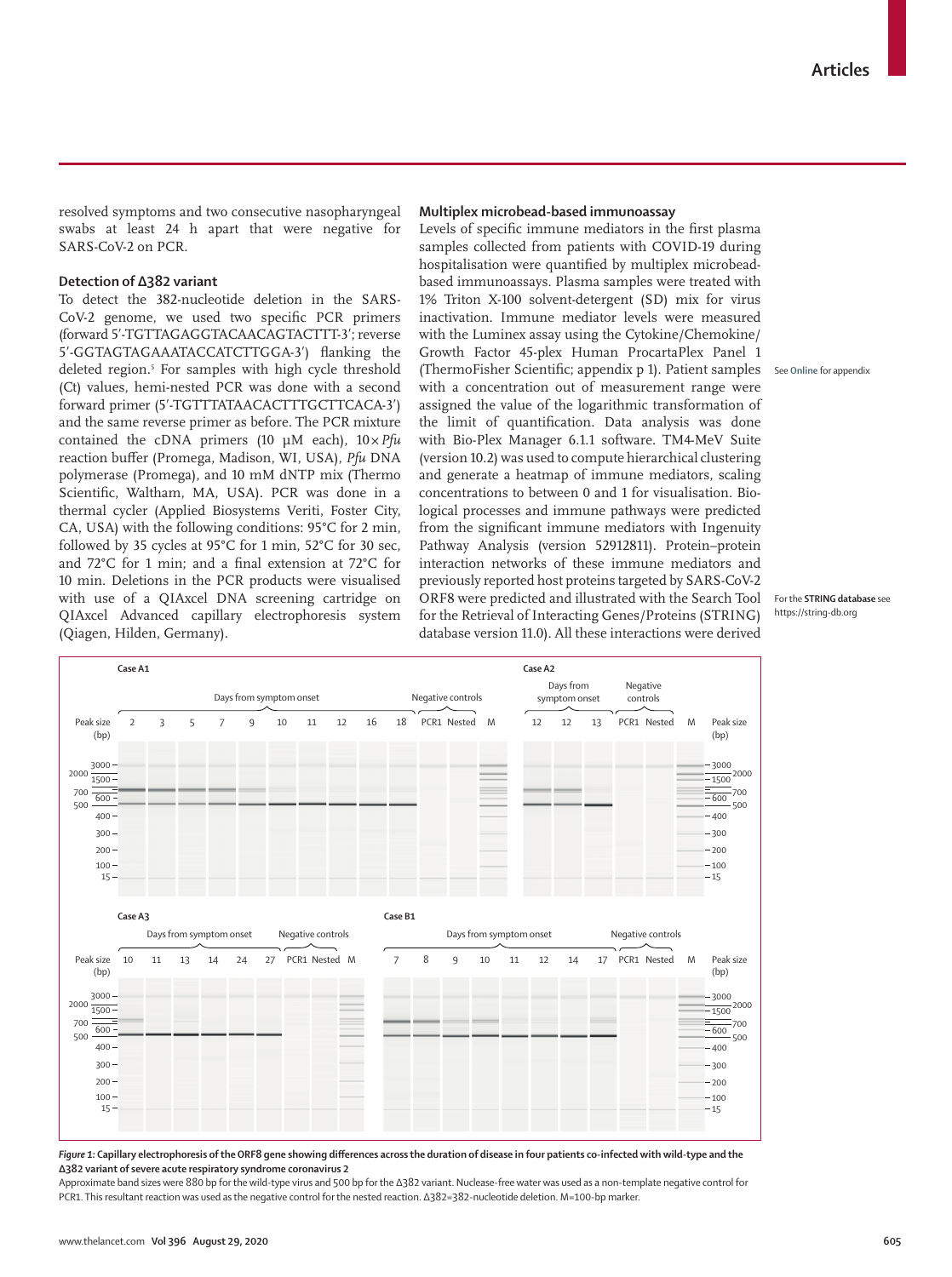from high-throughput lab experiments and previous knowledge in curated databases at a confidence threshold of  $0.5$ .

# **Epidemiological investigation**

As part of the COVID-19 outbreak investigation in Singapore, all patients with SARS-CoV-2 infection were interviewed to elucidate activity histories from 14 days preceding symptom onset until isolation in hospital, including recent travel history and possible contact with confirmed cases. The Singapore Ministry of Health initiated contact tracing to identify close contacts (prolonged time within 2 m of a person with confirmed COVID-19) and other contacts who had significant interactions with the infected person. Active case finding was done to detect additional COVID-19 cases among these contacts.

|                                                    | ∆382 variant only<br>$(n=29)$ | Mixed ∆382 variant<br>and wild-type (n=10) | Wild-type only<br>$(n=92)$ | p value*  | p valuet            |
|----------------------------------------------------|-------------------------------|--------------------------------------------|----------------------------|-----------|---------------------|
| <b>Patient characteristics</b>                     |                               |                                            |                            |           |                     |
| Median age, years                                  | $37(27-53)$                   | 46 (39-56)                                 | 47 (35-61)                 | 0.041     | 0.018               |
| Age group, years                                   | $\ldots$                      | $\ldots$                                   | $\ldots$                   | 0.19      | 0.17                |
| 45                                                 | 19 (66%)                      | 5(50%)                                     | 43 (47%)                   | $\ldots$  | н.                  |
| $45 - 64$                                          | 9(31%)                        | 5(50%)                                     | 39 (42%)                   | $\ddotsc$ | u,                  |
| $\geq 65$                                          | 1(3%)                         | $0(0\%)$                                   | 10 (11%)                   | $\ddotsc$ | и,                  |
| Sex                                                | u,                            | u,                                         | $\ddotsc$                  | 0.61      | 0.52                |
| Female                                             | 10 (34%)                      | 3(30%)                                     | 39 (42%)                   | $\ddotsc$ |                     |
| Male                                               | 19 (66%)                      | 7 (70%)                                    | 53 (58%)                   | $\ldots$  | $\bar{\mathcal{A}}$ |
| Chinese ethnicity                                  | 22 (76%)                      | 7(70%)                                     | 67 (73%)                   | 0.92      | 0.81                |
| Charlson Comorbidity Index                         | $0(0-0)$                      | $0(0-0)$                                   | $0(0-0)$                   | 0.64      | 0.51                |
| <b>Diabetes</b>                                    | 1(3%)                         | $0(0\%)$                                   | 11 (12%)                   | 0.22      | 0.29                |
| <b>Baseline symptoms and findings</b>              |                               |                                            |                            |           |                     |
| Duration of symptoms, days                         | $6(3-9)$                      | $6(5-98)$                                  | $4(2-7)$                   | 0.061     | 0.036               |
| Fever                                              | 17 (59%)                      | $1(10\%)$                                  | 72 (78%)                   | 0.054     | 0.05                |
| Cough                                              | 20 (69%)                      | 7(70%)                                     | 62 (67%)                   | 0.98      | $1-00$              |
| Dyspnoea                                           | 1(3%)                         | 2(20%)                                     | 15 (16%)                   | 0.18      | 0.11                |
| Sore throat                                        | 15 (52%)                      | 5(50%)                                     | 37 (40%)                   | 0.50      | 0.29                |
| Rhinorrhoea                                        | 10 (34%)                      | 2(20%)                                     | 21 (23%)                   | 0.42      | 0.22                |
| Heart rate (beats per min)                         | 85 (74-97)                    | 80 (77-108)                                | $92(83-100)$               | 0.26      | 0.78                |
| Systolic blood pressure, mm Hq                     | 136 (122-145)                 | 131 (128-139)                              | 133 (120-146)              | 0.77      | 0.49                |
| Respiratory rate, breaths per min                  | $18(18-18)$                   | $18(16-20)$                                | $18(17-19)$                | 0.92      | 0.68                |
| Oxygen saturation, %                               | 98 (97-99)                    | 98-5 (96-99)                               | 98 (96-98)                 | 0.15      | 0.06                |
| Temperature, °C                                    | $37.1(36.6 - 37.7)$           | $37.8(37 - 38.5)$                          | $37.7(37.2 - 38.3)$        | 0.0064    | 0.0013              |
| Neutrophils, x10 <sup>9</sup> /L                   | $2.6(2.0-3.3)$                | $2.6(2.3-4.4)$                             | $3.1(2.1 - 4.1)$           | 0.50      | 0.24                |
| Lymphocytes, ×10 <sup>9</sup> /L                   | $1.3(0.9-1.9)$                | $1.2(0.8-2.0)$                             | $1.1(0.8-1.5)$             | 0.22      | 0.079               |
| Platelet, ×10 <sup>9</sup> /L                      | 193 (173-245)                 | 206 (159-275)                              | 190 (147-241)              | 0.40      | 0.21                |
| C-reactive protein concentration, mg/L             | $5.6$ (2.1-10.7); n=25        | 13.7 (11.7-180); n=7                       | 11.6 (3.0-47.4); $n=86$    | 0.018     | 0.023               |
| Lactate dehydrogenase concentration, U/L           | 388 (341-509); n=27           | 375 (352-474); n=10                        | 463 (368-616); n=86        | 0.10      | 0.041               |
| Alanine aminotransferase concentration,<br>U/L     | 26 (15-36); n=22              | 36 (24-84); n=7                            | 29 (19-50); n=74           | 0.29      | 0.31                |
| Creatinine concentration, µmol                     | 64 (51-79); n=24              | 86 (71-93); n=8                            | 68 (55-83); n=80           | 0.10      | 0.35                |
| Ct value of first nasopharyngeal<br>SARS-CoV-2 PCR | 29-2 (24-8-34-2)              | $26.2(21.0-29.5)$                          | $25.6(21.6 - 30.6)$        | 0.11      | 0.040               |
| <b>Outcomes</b>                                    |                               |                                            |                            |           |                     |
| Pneumonia                                          | 15 (52%)                      | 5(50%)                                     | 47 (51%)                   | $1-00$    | 1.00                |
| Hypoxia requiring supplemental oxygen              | $0(0\%)$                      | 3(30%)                                     | 26 (28%)                   | 0.0050    | 0.0013              |
| Intensive care unit admission                      | $0(0\%)$                      | 3(30%)                                     | 15 (16%)                   | 0.025     | 0.021               |
| Invasive mechanical ventilation                    | $0(0\%)$                      | 3(30%)                                     | 10 (11%)                   | 0.020     | 0.12                |
| Death                                              | $0(0\%)$                      | $0(0\%)$                                   | 2(2%)                      | 0.65      | $1-00$              |
|                                                    |                               |                                            |                            |           |                     |

Data are median (IQR) or n (%). p values are from Kruskal-Wallis test (for continuous variables) or χ² test (for categorical variables). Δ382=382-nucleotide deletion. SARS-CoV-2=severe acute respiratory syndrome coronavirus 2. Ct=cycle threshold. \*Δ382 variant only group versus wild-type only group versus mixed Δ382 variant and wild-type group. †Δ382 variant only group versus wild-type only group.

*Table 1:* **Demographic and clinical characteristics of patients infected with Δ382 variant SARS-CoV-2, wild-type SARS-CoV-2, or both**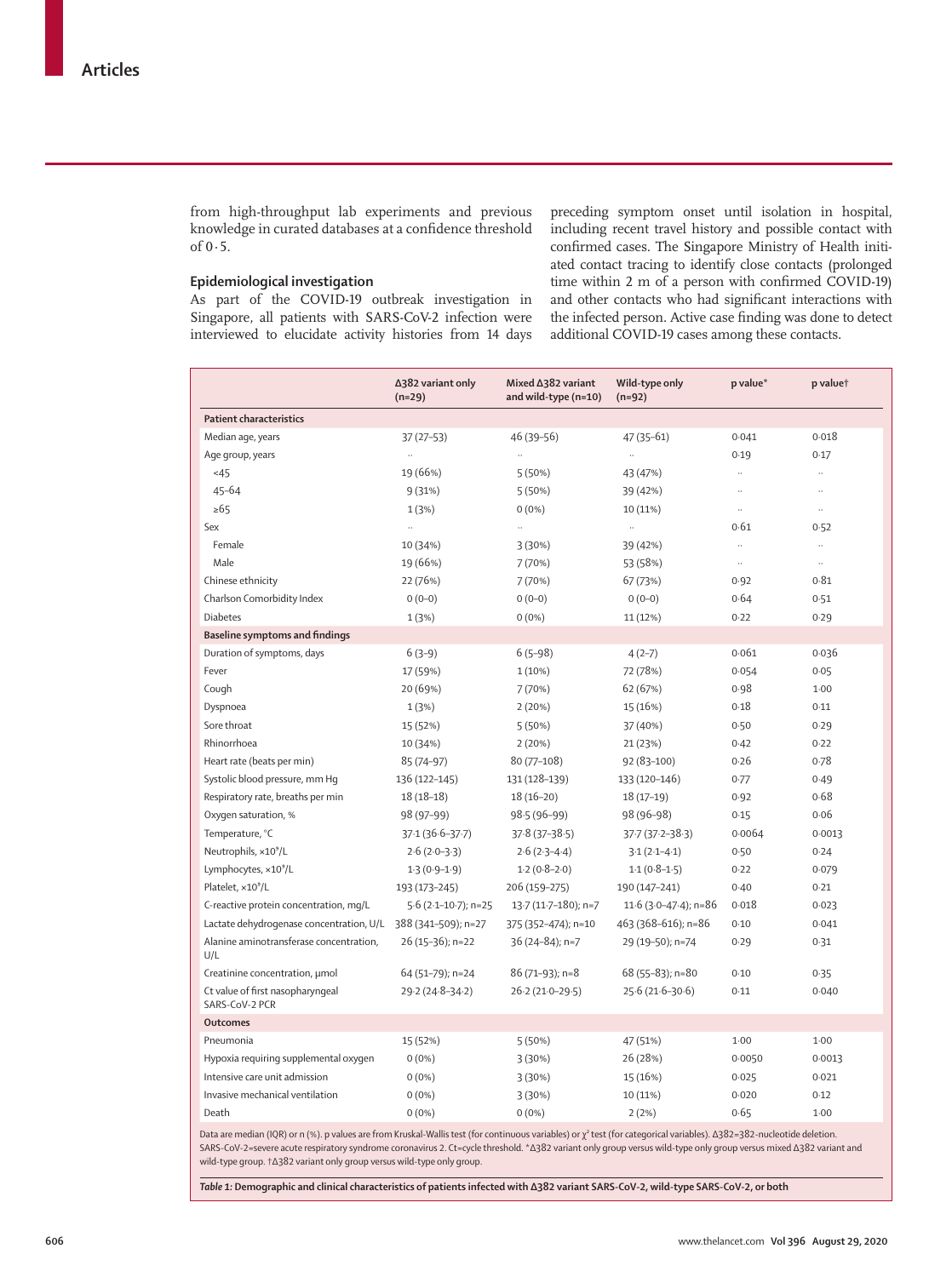# **Outcomes**

The primary endpoint for this study was the proportion of patients who developed severe COVID-19, defined by hypoxia requiring supplemental oxygen. Secondary outcomes were the concentrations of immune mediators in plasma samples. All other clinical findings and viral PCR Ct values were exploratory outcomes.

## **Statistical analysis**

Data processing and analysis were done in the R statistical language (version 3.3.1) and Stata version 15. We compared continuous variables with Mann-Whitney U or Kruskal-Wallis tests, and categorical variables with Fisher's exact test or  $\chi^2$  test as appropriate. Exact logistic regression was used to examine the association between the SARS-CoV-2 infection group and the development of hypoxia (the primary outcome). The following covariates were considered for inclusion in the multivariable exact logistic regression model: age group (<45 years, 45–64 years, or ≥65 years), sex, Charlson Comorbidity Index group (0 or  $\geq$ 1) and infection group (wild-type, Δ382 variant, or mixed wild-type and Δ382 variant).

For the cytokine analysis, we compared logarithmically transformed concentrations between patients with ∆382 variant and those wild-type virus infections by use of an unpaired t-test. Plots were generated with GraphPad Prism software (version 8).

All statistical tests were two-sided, and p values less than 0·05 were considered to indicate statistical significance. Adjustment for multiple testing was not done.

## **Role of the funding source**

The funders of the study had no role in study design, data collection, data analysis, data interpretation, or writing of the report. LFPN, GJDS, and BEY had full access to all the data in the study and had final responsibility for the decision to submit for publication.

## **Results**

Of the 432 individuals diagnosed in Singapore with PCRconfirmed SARS-CoV-2 infection between Jan 22 and March 21, 2020, 276 (64%) had residual samples available for PCR analysis (appendix pp  $2-4$ ).<sup>13</sup> SARS-CoV-2 was detected in samples from 251 (91%) of these individuals, among which the ∆382 variant was detected in 44 (18%).

131 (52%) of the 251 individuals screened for the ∆382 variant had been enrolled in the PROTECT study and had clinical data available for further analysis (appendix pp 5–6). Among them, 92 (70%) were infected with the wild-type virus only and 39 (30%) with the ∆382 variant (29 [74%] of whom had the ∆382 variant only and ten [26%] of whom had co-infection with the wild-type virus). Serial respiratory samples were available for four individuals, and capillary electrophoresis of PCR products showed the ∆382 variant replacing wildtype virus as infection progressed into the second week from symptom onset (figure 1).

Infection groups were similar by sex and comorbidities (table 1). Comparing the ∆382-variant only group with the wild-type only group, those infected with the ∆382 variant were younger overall, with only one (3%) patient aged 65 years or older, in contrast to ten (11%) in the wildtype only group. Patients with ∆382-variant infection presented later after symptom onset, with a lower median temperature, and with less systemic inflammation according to baseline laboratory investigations than the wild-type only group (table 1). SARS-CoV-2 PCR Ct value from the first respiratory sample was lower from wildtype versus ∆382 infections though this difference was not apparent after adjusting for day of sample collection (appendix p 7).

Clinical outcomes were considerably better in patients infected with the ∆382-variant than with the wild-type virus. Although rates of pneumonia visualised on chest radiograph were similar across all three infection groups, fewer patients required supplemental oxygen in the ∆382-variant only group (0 [0%] of 29) than in the ∆382-variant and wild-type co-infection group (three [30%] of ten) and the wild-type only group (26 [28%] of 92; absolute difference 28% [95% CI 14–28]; p=0·0050  $[χ² test]$ ; table 1). After adjustment for age group and presence of comorbidities, patients infected with the ∆382-variant had lower odds of developing hypoxia (adjusted odds ratio  $0.07$  [95% CI  $0.00-0.48$ ]; table 2) compared with those infected with wild-type virus.

Plasma samples were available for 97 patients: 64 (66%) patients infected with wild-type virus, 25 (26%) with the ∆382-variant, and eight (8%) with mixed wildtype and ∆382-variant infection (figure 2). Higher concentrations of IFN-γ and lower concentrations of the

| Univariable model                 |         | Multivariable model*   |         |  |  |  |  |
|-----------------------------------|---------|------------------------|---------|--|--|--|--|
| OR (95% CI)                       | p value | Adjusted OR (95% CI)   | p value |  |  |  |  |
|                                   |         |                        |         |  |  |  |  |
| $1$ (ref)                         |         | $1$ (ref)              |         |  |  |  |  |
| $5.77(1.84 - 21.73)$              | 0.0012  | $3.65(1.04 - 14.79)$   | 0.042   |  |  |  |  |
| 13.95 (2.59-85.09)                | 0.0012  | $8.05(1.16-62.62)$     | 0.033   |  |  |  |  |
|                                   |         |                        |         |  |  |  |  |
| $1$ (ref)                         |         |                        |         |  |  |  |  |
| $1.51(0.58 - 4.17)$               | 0.49    |                        |         |  |  |  |  |
| <b>Charlson Comorbidity Index</b> |         |                        |         |  |  |  |  |
| $1$ (ref)                         |         | $1$ (ref)              |         |  |  |  |  |
| $7.88(2.67-24.31)$                | 0.0001  | $6.36(1.76-25.68)$     | 0.0030  |  |  |  |  |
|                                   |         |                        |         |  |  |  |  |
| $1$ (ref)                         |         | $1$ (ref)              |         |  |  |  |  |
| $0.07$ $(0.00 - 0.40)$            | 0.0008  | $0.07$ $(0.00 - 0.48)$ | 0.0035  |  |  |  |  |
| $1.15(0.18 - 5.53)$               | $1-00$  | $1.78(0.22 - 11.02)$   | 0.75    |  |  |  |  |
|                                   |         |                        |         |  |  |  |  |

Δ382=382-nucleotide deletion. OR=odds ratio. \*Adjusted for age, Charlson Comorbidity Index, and infection group. †As the conditional maximum likelihood estimate is unbounded (ie, infinite), the median unbiased estimate (ie, regression estimate that places the observed sufficient statistic at the median of the conditional distribution) is computed.

*Table 2:* **Exact logistic regression analysis of candidate predictors for hypoxia requiring supplemental oxygen**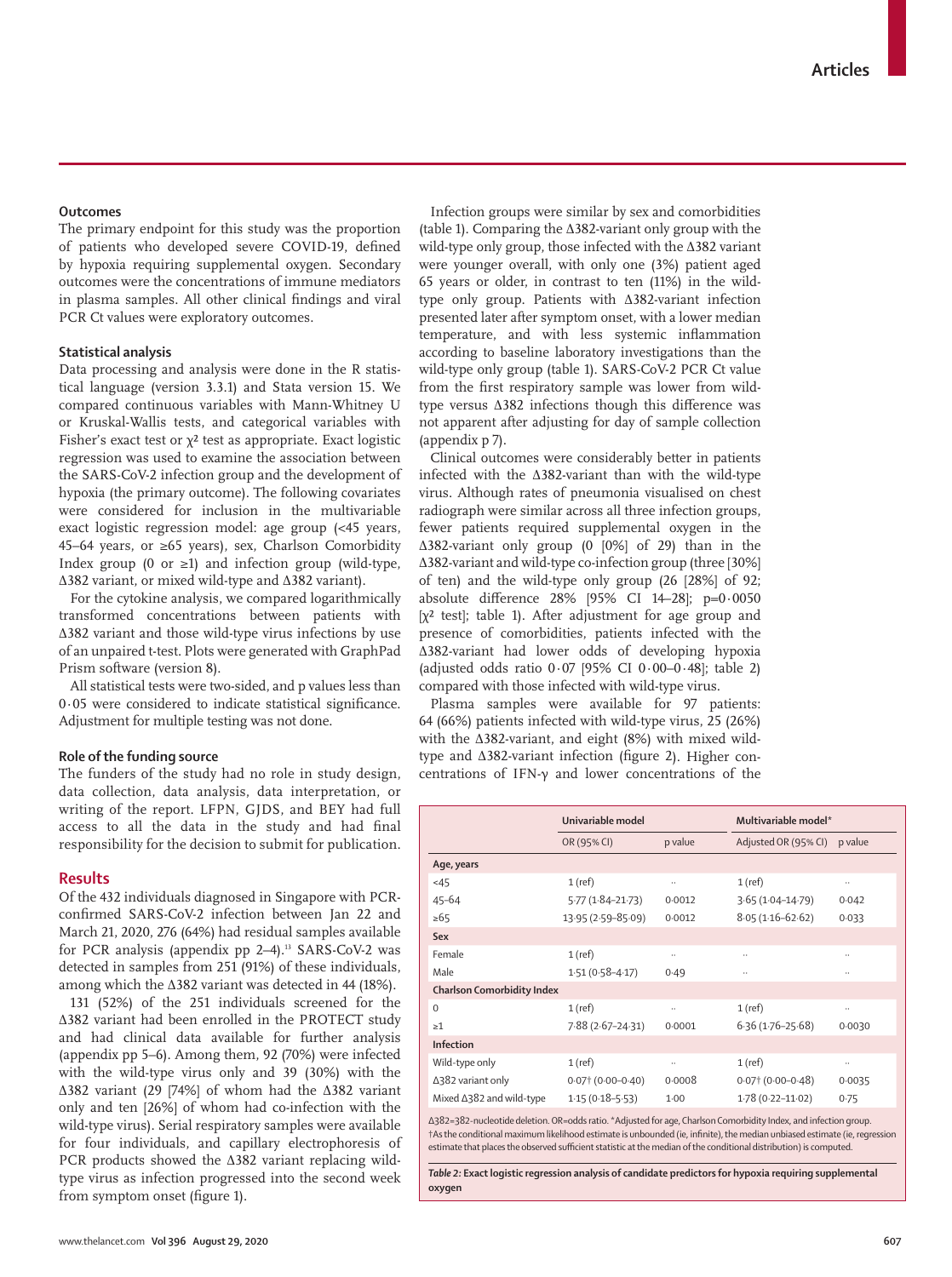

*Figure 2:* **Concentrations of 45 immune mediators quantified using a 45-plex microbead-based immunoassay** Heatmap of immune mediator levels in plasma samples of patients infected with either wild-type (n=64), Δ382 variant (n=25), or mixed wild-type and Δ382 variant severe acute respiratory syndrome coronavirus 2 (n=8; indicated by asterisks in figure) during the first collection timepoint upon hospital admission (median 8 days from symptom onset). Each colour represents the relative concentration of a particular analyte (blue=low concentration; red=high concentration). Δ382=382-nucleotide deletion.

chemokines IP-10 (CXCL10), MCP-1 (CCL2), and MIP-1β (CCL4) and the anti-inflammatory protein IL-1RA were detected in patients with the ∆382-variant compared with patients with the wild-type virus (figure 3; appendix pp 8–10) at median 8 days after symptom onset (IQR 4–11). Notably, patients infected with the ∆382 variant had lower concentrations of growth factors associated with lung injury and regeneration, including HGF, LIF, and VEGF-A, and higher concentrations of PIGF-1 (PGF) and RANTES (CCL5).

Stratifying by disease severity, T-cell activation-associated cytokines (IFN-γ, TNF-α, IL-2, and IL-5) were upregulated in patients without pneumonia who were infected with the ∆382 variant versus wild-type virus, while growth factors associated with lung injury (HGF, LIF, and VEGF-A) were lower (appendix p 11). Ingenuity Pathway Analysis of these immune mediators highlighted several canonical pathways—including communication between immune cells, pattern recognition receptor, and T-helper cell differentiation—in the top ten ranking (appendix p 12). Further protein–protein interaction network analyses with STRING highlighted interactions of these mediators with host proteins involved in endoplasmic reticulum-associated protein degradation, focal adhesion in platelet activation, and T cell-mediated immunity (appendix p 12).

Our epidemiological investigation showed that SARS-CoV-2 ∆382 variants were first detected in three Chinese nationals who arrived in Singapore from Wuhan, China, on the same flight (cases A1–A3; figure 3). Two of these individuals (A2 and A3) were a couple, and the third was unrelated. Among 114 individuals with infections acquired overseas who were screened, only these three had the ∆382 variant, representing 15% of the 20 imported cases from China. In all three cases, both wild-type and ∆382 viruses were detected.

The ∆382 variant was detected in a further 39 individuals across three known local transmission clusters (clusters A, B, and C) as well as in two unlinked cases. These three clusters were independently established through epidemiological investigation before genotypic information was available. In all cases within those three clusters, the individuals were infected with the ∆382 variant, while those in the other contemporaneous clusters consisted only of the wild-type virus. Two of the visitors from Wuhan (cases A2 and A3) were primary cases of cluster A, in which several generations of transmission occurred across two churches and a household.<sup>14</sup>

Clusters B and C occurred during the same period at the tail-end of cluster A. No links to importation were previously established and it was uncertain how the infection was introduced to these two clusters. Cluster B occurred at a worksite and involved several foreign workers, and the individual in the first case (B1) had no known contact with other previous cases. The primary case (C1) of cluster C, in which all transmission was thought to occur in a workplace setting, had no known links to other previous cases.

In one of the unlinked cases of infection with the ∆382 variant (case A4), the individual lived in the same residential complex as an infected household unit in cluster A, but no direct interaction or exposure was identified during epidemiological investigation. The case was considered plausibly linked, but transmission could not be substantiated before genotyping was done.

In three individuals (cases A7, A8, and C3), co-infection with wild-type virus and the ∆382 variant was observed, despite four individuals earlier in these transmission chains apparently being infected only with the ∆382 variant (cases A5, A6, C1, C2). No epidemiological link to other known COVID-19 cases was uncovered to indicate that the three co-infections were due to independent infections by two viruses. However, in the four earlier cases, the individuals were diagnosed 8–16 days after symptom onset, and it is therefore plausible that a co-infection was present earlier in the infection but not detected because of delayed respiratory sampling.

# **Discussion**

The Δ382 variant of SARS-CoV-2, which emerged in Wuhan early in the pandemic and was exported to Singapore and Taiwan,<sup>5</sup> was transmitted as a co-infection with the wild-type virus, and became the dominant virus in the second week of illness. The ∆382 variant causes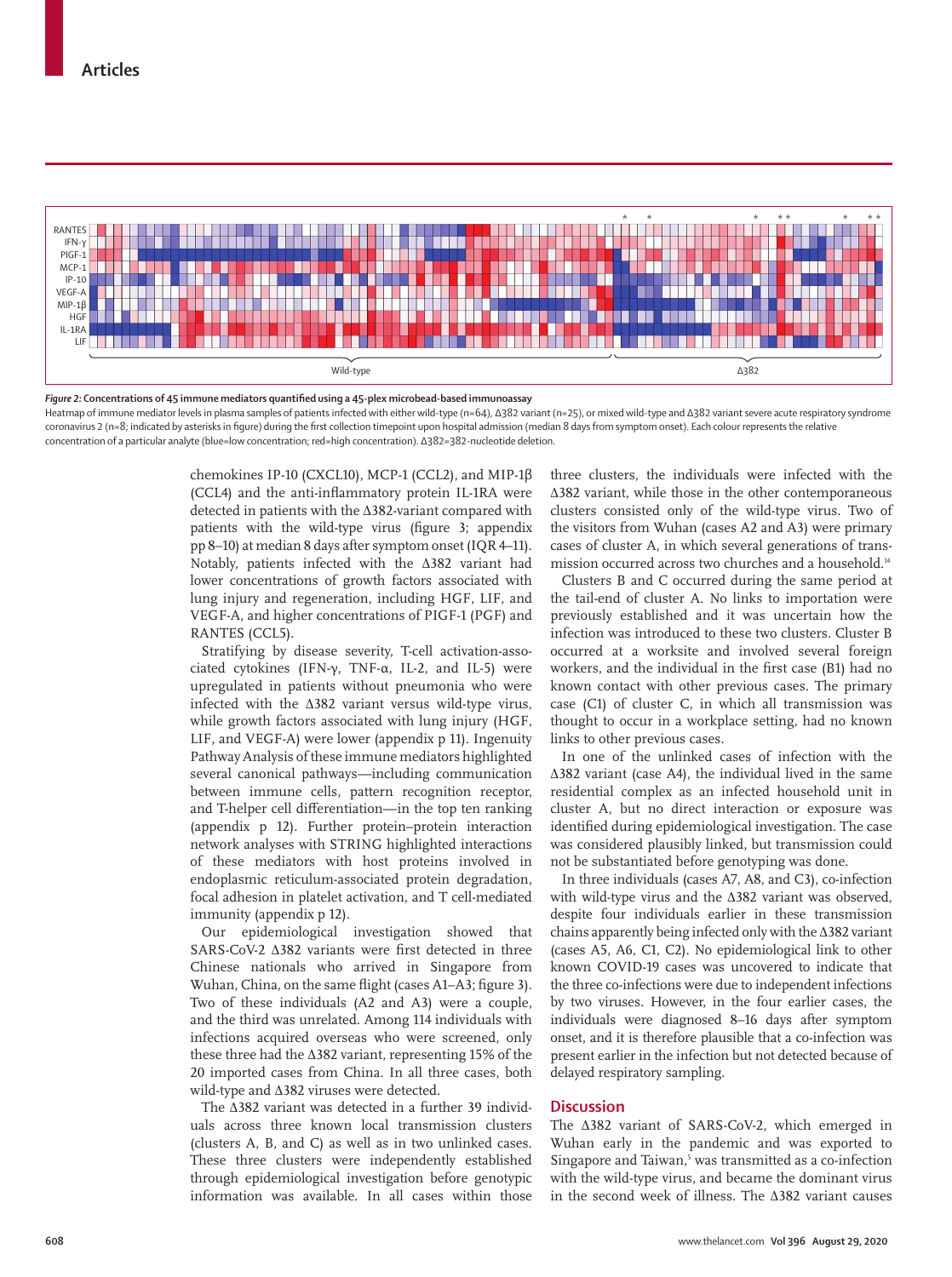clinically significant illness, including pneumonia, but infections tended to be milder compared with those caused by the wild-type virus, with less pronounced cytokine release during the acute phase of infection. The observed attenuated clinical features further suggest that ORF8 is a possible target for therapeutic intervention and for the development of a SARS-CoV-2 controlled human infection model.

We observed that patients infected with the ∆382 variant had lower concentrations of proinflammatory cytokines, chemokines, and growth factors that are strongly associated with severe COVID-19.15,16 Notably, patients with pneumonia from the ∆382 variant had higher concentrations of SDF-1α, which is usually downregulated during hypoxia.<sup>17</sup> These findings corroborated our clinical observations that patients infected with the ∆382 variant had better clinical outcomes, as shown by the lower proportion of patients in the ∆382 variant group who had hypoxia requiring supplemental oxygen. The in-vitro replication kinetics of the ∆382 variant are similar to those of wild-type SARS-CoV-2, consistent with the viral loads observed in these patients, indicating that the ORF8 deletion does not reduce replicative fitness. This finding is contrary to the reduced replication observed in SARS-CoV viruses with an ORF8 deletion.9

Further analysis of immune mediator profiles in patients with mild symptoms revealed that patients infected with ∆382 variants had more effective T-cell responses and platelet regulation during the early phase of the infection. T-cell responses are severely impaired in patients with SARS-CoV-2 infection.<sup>18</sup> Lymphopenia<sup>19</sup> and functional exhaustion of T cells<sup>20</sup> correlate with disease severity in COVID-19. The more robust production of IFN-γ during the early phase of the infection, which was observed in patients infected with the ∆382 variant, could promote and maintain the effector functions of T cells, which might mediate rapid and effective antibody responses against SARS-CoV-2.<sup>21,22</sup>

SARS-CoV-2 ORF8 targets host proteins in endoplasmic reticulum quality control, extracellular matrix organisation, and glycosaminoglycan synthesis.<sup>11</sup> Our STRING analysis showed that host proteins in endoplasmic reticulum trafficking are interacting partners pivotal to multiple pathways in T-cell-mediated immunity and platelet regulation. This finding is consistent with an interaction between the viral protein encoded by ORF8 and host MHC-I leading to downregulation of cytotoxic CD8 T-lymphocyte-mediated antiviral activity.<sup>10</sup> Given the important roles of ORF8 in mediating SARS-CoV-2 immune evasion, inhibition of its function could be investigated as a potential therapeutic strategy.

The repeated emergence of SARS-CoV-2 viruses with a deletion in ORF8 suggests this region is important for viral adaptation to humans. Studies have reported that ORF8 is strongly immunogenic, and that antibodies are produced against ORF8 early during SARS-CoV-2 infection.23 Significant CD4-positive and CD8-positive T-cell



*Figure 3:* **Chain of transmission between cases as established by epidemiological investigations** Δ382=382-nucleotide deletion. **\***Possible epidemiological links were identified when individuals with COVID-19 had a common physical location or timing but direct interaction could not be clearly established; possible epidemiological links would also reflect transmissions that have arisen from close contact between a case and a few possible sources in the same cluster.

responses to ORF8 have also been described in patients who recover from COVID-19.<sup>24</sup> Our analysis of serial respiratory samples from patients with wild-type and ∆382 variant co-infection suggested that the ∆382 variant out-competed the wild-type virus. The disappearance of ∆382 variants in Singapore, Taiwan, and presumably China could be attributed to infection control measures. However, ∆382 variants might also be less effective at establishing infection in a new host because of the loss of the immune evasion functions of ORF8. Importantly, genomic data indicate that the ∆382 variants are not related to the D614G clade, which might or might not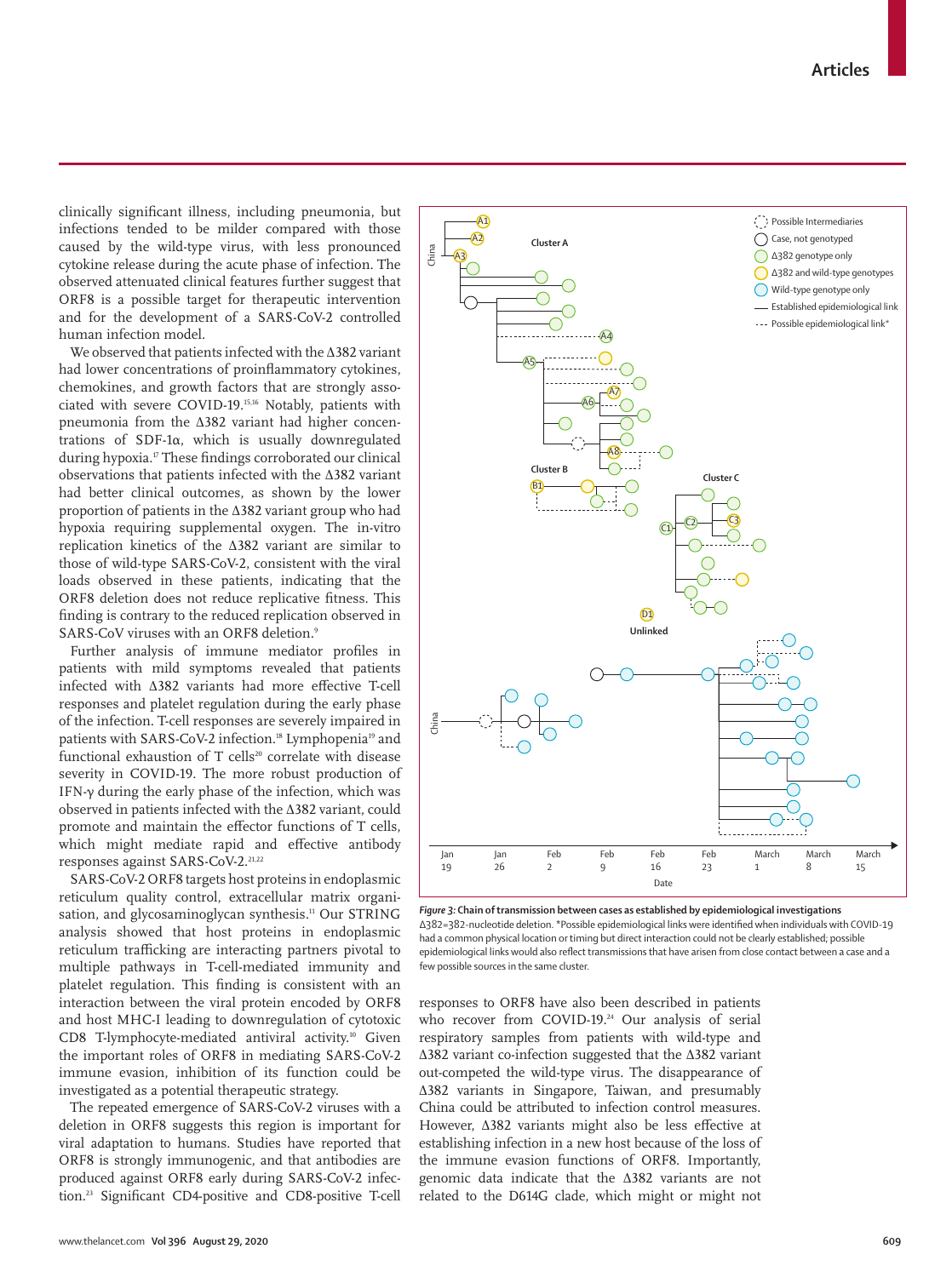exhibit altered virus transmissibility,<sup>4</sup> but belong to early outbreak sequences for which no significant difference in transmissibility is observed.<sup>25</sup>

Our study has a number of limitations. First, respiratory samples for SARS-CoV-2 PCR were collected as part of routine clinical care. We did not have samples from early in the course of the illness for many patients, and some patients' samples were not available. Second, although every effort was made to corroborate epidemiological data, the data are subject to recall bias and linkages might have been missed or incorrectly inferred. Third, we adjusted for known major determinants of severe COVID-19 in the multivariable model, but there might have been unmeasured confounders that could explain some of the differences in clinical outcomes. The presence of transmission clusters can also amplify bias, and it is possible that recruited patients were not representative of their infection groups. Fourth, some mixed wild-type and ∆382 variant infections are suspected from epidemiological linkage but were undetected by PCR. This could reflect limitations of this assay for detecting mixed infection, or virological sampling only later in the course of infection. Finally, blood samples were collected as early as possible in the course of the illness, but inevitably they were not available on the same day post-infection or symptom onset.

In summary, ORF8 is a hotspot for genetic variation in coronaviruses. The clinical effect of deletions in this region appears to be a milder infection with less systemic release of proinflammatory cytokines. Further study of these variants could improve our understanding of SARS-CoV-2 virology and pathogenesis and could have implications for the development of treatments and vaccines.

### **Contributors**

BEY, DEA, YCFS, RTPL, SM-S, Y-SL, L-FW, LR, VJL, GJDS, DCL, and LFPN conceived and designed the study. BEY, T-MM, WEW, SK, LYAC, SP, SYT, LS, PP, YYCC, and TB collected clinical samples and data. BEY, S-WF, Y-HC, T-MM, LWA, CY-PL, SNA, BL, YSG, and WEW did the experiments and analysed the data. BEY, S-WF, Y-HC, T-MM, WEW, GJDS, and LFPN wrote the first draft of the manuscript. All authors contributed to data interpretation, critically reviewed the manuscript, and approved the final manuscript for submission.

## **Declaration of interests**

We declare no competing interests.

### **Acknowledgments**

This study was funded by grants from the Singapore National Medical Research Council's COVID-19 Research Fund (grant numbers COVID19RF-001, COVID19RF-004, and COVID19RF-007), the Biomedical Research Council COVID-19 fund (H20/04/g1/006), and the A\*ccelerate GAP-funded project (ACCL/19-GAP064-R20H-H) from the Agency of Science, Technology, and Research. YCFS and GJDS are supported by contract HHSN272201400006C from the National Institute of Allergy and Infectious Diseases (National Institutes of Health, US Department of Health and Human Services). We thank all clinical and nursing staff who provided care for the patients; staff at the Communicable Diseases Division of the Ministry of Health Singapore who contributed to the outbreak response and contact tracing; staff at the National Public Health and Epidemiology Unit of the National Centre for Infectious Diseases who assisted with data analysis; staff in the Singapore Infectious Disease Clinical Research Network and

Infectious Disease Research and Training Office of the National Centre for Infectious Diseases for coordinating patient recruitment.

#### **References**

- 1 Phan T. Genetic diversity and evolution of SARS-CoV-2. *Infect Genet Evol* 2020; **81:** 104260.
- 2 Álvarez-Díaz DA, Franco-Muñoz C, Laiton-Donato K, et al. Molecular analysis of several in-house rRT-PCR protocols for SARS-CoV-2 detection in the context of genetic variability of the virus in Colombia. *Infect Genet Evol* 2020; **84:** 104390.
- Lokman SM, Rasheduzzaman M, Salauddin A, et al. Exploring the genomic and proteomic variations of SARS-CoV-2 spike glycoprotein: a computational biology approach. *Infect Genet Evol* 2020; **84:** 104389.
- 4 Korber B, Fischer WM, Gnanakaran S, et al. Tracking changes in SARS-CoV-2 spike: evidence that D614G increases infectivity of the COVID-19 virus. *Cell* 2020; **20:** 30820–25.
- 5 Su YCF, Anderson DE, Young BE, et al. Discovery and genomic characterization of a 382-nucleotide deletion in ORF7b and ORF8 during the early evolution of SARS-CoV-2. *MBio* 2020; **11:** e01610–20.
- 6 Gong Y-N, Tsao K-C, Hsiao M-J, et al. SARS-CoV-2 genomic surveillance in Taiwan revealed novel ORF8-deletion mutant and clade possibly associated with infections in Middle East. *Emerg Microbes Infect* 2020; **9:** 1457–66.
- 7 Chinese SARS Molecular Epidemiology Consortium. Molecular evolution of the SARS coronavirus during the course of the SARS epidemic in China. *Science* 2004; **303:** 1666–69.
- 8 Cui J, Li F, Shi Z-L. Origin and evolution of pathogenic coronaviruses. *Nat Rev Microbiol* 2019; **17:** 181–92.
- Muth D, Corman VM, Roth H, et al. Attenuation of replication by a 29 nucleotide deletion in SARS-coronavirus acquired during the early stages of human-to-human transmission. *Sci Rep* 2018; **8:** 15177.
- 10 Zhang Y, Zhang J, Chen Y, et al. The ORF8 protein of SARS-CoV-2 mediates immune evasion through potently downregulating MHC-I. *bioRxiv* 2020; published online May 24. https://doi.org/ 10.1101/2020.05.24.111823 (preprint).
- 11 Gordon DE, Jang GM, Bouhaddou M, et al. A SARS-CoV-2 protein interaction map reveals targets for drug repurposing. *Nature* 2020; **583:** 459–68.
- 12 International Severe Acute Respiratory and Emerging Infection Consortium. COVID-19 CRF. https://isaric.tghn.org/COVID-19- CRF/ (accessed Aug 13, 2020).
- 13 Ministry of Health Singapore. Nine more cases discharged; 47 new cases of COVID-19 infection confirmed. March 21, 2020. https://www.moh.gov.sg/news-highlights/details/nine-more-casesdischarged-47-new-cases-of-covid-19-infection-confirmed (accessed July 27, 2020).
- 14 Yong SEF, Anderson DE, Wei WE, et al. Connecting clusters of COVID-19: an epidemiological and serological investigation. *Lancet Infect Dis* 2020; **20:** 809–15.
- 15 Huang C, Wang Y, Li X, et al. Clinical features of patients infected with 2019 novel coronavirus in Wuhan, China. *Lancet* 2020; **395:** 497–506.
- 16 Liu J, Li S, Liu J, et al. Longitudinal characteristics of lymphocyte responses and cytokine profiles in the peripheral blood of SARS-CoV-2 infected patients. *EBioMedicine* 2020; **55:** 102763.
- 17 Tsuzuki T, Okada H, Cho H, et al. Hypoxic stress simultaneously stimulates vascular endothelial growth factor via hypoxia-inducible factor-1α and inhibits stromal cell-derived factor-1 in human endometrial stromal cells. *Hum Reprod* 2012; **27:** 523–30.
- 18 Qin C, Zhou L, Hu Z, et al. Dysregulation of immune response in patients with coronavirus 2019 (COVID-19) in Wuhan, China. *Clin Infect Dis* 2020; **71:** 762–68.
- 19 Tan L, Wang Q, Zhang D, et al. Correction: Lymphopenia predicts disease severity of COVID-19: a descriptive and predictive study. *Signal Transduct Target Ther* 2020; **5:** 61.
- 20 Diao B, Wang C, Tan Y, et al. Reduction and functional exhaustion of T cells in patients with coronavirus disease 2019 (COVID-19). *Front Immunol* 2020; **11:** 827.
- Reed JM, Branigan PJ, Bamezai A. Interferon gamma enhances clonal expansion and survival of CD4+ T cells. *J Interferon Cytokine Res* 2008; **28:** 611–22.